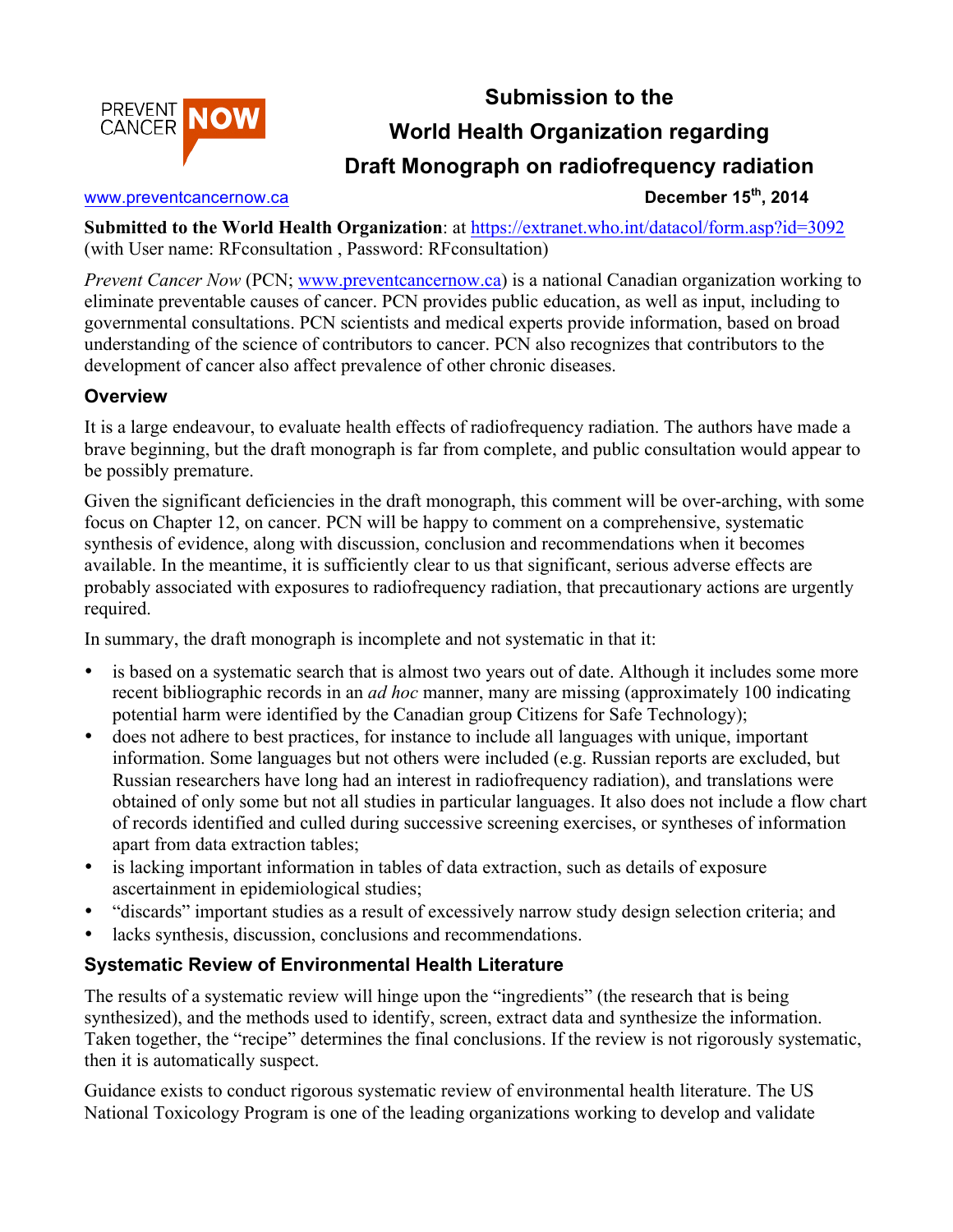methods; they recently published results of a lengthy, extensive consultative refinement of review processes.<sup>1</sup>

The WHO document does not follow such guidance. For example, the draft monograph is lacking features such as a flowchart analogous to the CONSORT chart, of bibliographic records identified, screened, included and excluded (with reasons) at various screening and sorting levels (according to topic). Results are not synthesized, and even the summaries are not always reflective of the actual study. For example, exposure ascertainment in the Danish study was depicted as a strong point, when in fact some of the heaviest users of cell phones would have been misclassified. This study was highly criticized on the British Medical Journal website, by leading researchers, with compelling arguments.

According to the methods section, systematic searches covered to the end of 2012. Some more recent studies have been included, but these are supplementary, chosen by the authors. The **literature searches must be current, with an update conducted as close to the release date as possible**. Over 20 months is definitely much too long a lag, particularly in a rapidly evolving field. Examples of research papers that should have been presented include: $2,3$ 

- Carlberg, M., & Hardell, L. (2014). Decreased survival of glioma patients with astrocytoma grade IV (glioblastoma multiforme) associated with long-term use of mobile and cordless phones. International Journal of Environmental Research and Public Health, 11(10), 10790–10805.
- West JG, Kapoor NS, Liao S-Y, Chen JW, Bailey L, Nagourney RA. Multifocal Breast Cancer in Young Women with Prolonged Contact between Their Breasts and Their Cellular Phones. Case Rep Med. 2013 Sep 18;2013:e354682.

The latter would have been excluded on the basis of study design – a case series of four young women with a distinctive type of breast cancer, located precisely where they habitually tucked their cell phones, in their bras. In rapidly evolving environmental health research, it is expected that early reports will be of lower quality study design. As recommended in the NTP guidance and elsewhere, **the study design may be a factor in weighing of evidence, but the evidence cannot be excluded**.

#### **Next steps**

It is obvious to ask the panel to update and continue drafting a Monograph, in the hopes that one of these years we will have a final document that is moderately (and temporarily) up to date. A pragmatic approach, however, would be to recognize that there are repeated observations of potential harm in epidemiological studies, backed up with mechanistic biological observations including altered membrane permeability, such as voltage-gated calcium channel effects. The commonly heard disclaimer that low levels that do not heat tissue are harmless because the radiation cannot ionize chemicals, misses the point. Every biochemical reaction in the body is catalyzed by enzymes, so ionization energies are irrelevant.

Potential synergism of radiofrequency radiation in conjunction with toxic exposures has been observed in some in vitro studies, and most compellingly in a study of children were cell phone exposures affected behaviour only among those with higher lead levels.<sup>4</sup> This is but one of many suggestive findings with profound, serious implications. Radiofrequency radiation increases accessibility across membranes for toxic chemicals, and would thereby magnify the effects of environmental contaminants.

In the view of PCN, the risks are too high not to take precautionary actions at this stage. Materials are available at: www.preventcancernow.ca/wcds regarding reducing personal exposures. Actions at higher levels are necessary to:

- reduce recommended exposure limits;
- encourage safer devices (e.g. cable/wired internet connections; "eco" devices that do not continuously transmit to maintain contact with a base station, rather only transmit information);